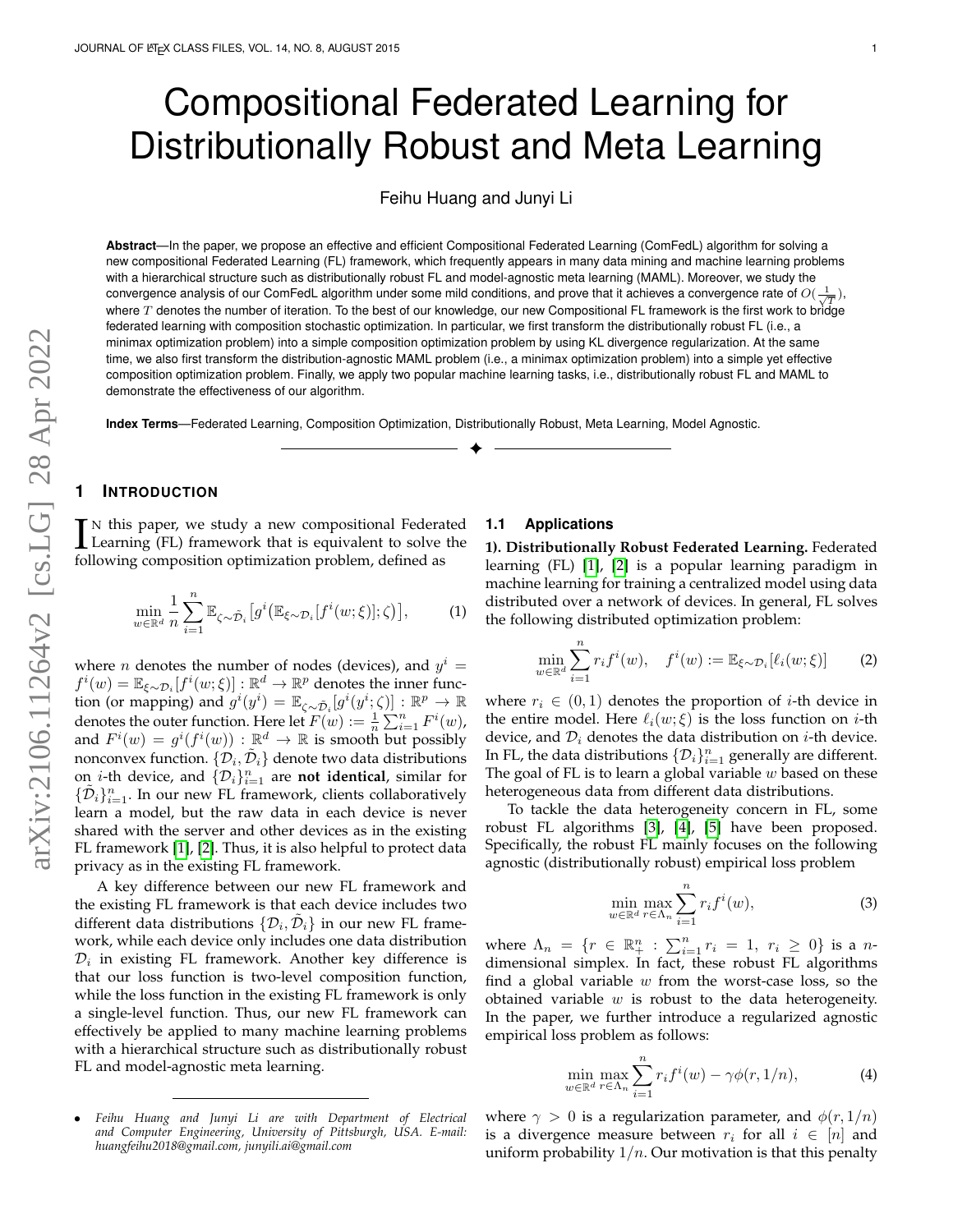$\phi(r,1/n)$  ensures that the proportion  $r_i$  is not far away from  $1/n$ , i.e., we still equally treat each local dataset and model in training the whole model. When consider the KL divergence  $\phi(r,1/n) = \sum_{i=1}^{n} r_i \log(nr_i)$ , by exactly maximizing over  $r \in \Lambda_n$ , the above minimax problem [\(4\)](#page-0-0) is equivalent to a composition problem, defined as

$$
\min_{w \in \mathbb{R}^d} \gamma \log \left( \frac{1}{n} \sum_{i=1}^n \exp \left( f^i(w) / \gamma \right) \right),\tag{5}
$$

which can be obtained from Lemma [1](#page-3-0) given in the following Section [4.](#page-3-1) Since the function  $log(·)$  is monotonically increasing, we can solve the following problem instead of the above problem [\(5\)](#page-1-0), defined as

$$
\min_{w \in \mathbb{R}^d} \frac{1}{n} \sum_{i=1}^n g(f^i(w)/\gamma), \tag{6}
$$

where  $g(\cdot) = \exp(\cdot/\gamma)$ . In fact, we can apply the other monotonically increasing functions instead of the function  $g(\cdot) = \exp(\cdot/\gamma)$  in the problem [\(6\)](#page-1-1). Clearly, the problem (6) is a special case of the above problem [\(1\)](#page-0-1).

In fact, our ComFedL framework [\(6\)](#page-1-1) exponentially scales the loss of each device. Specifically,  $f^i(w)$  denotes loss of the *i*-th device in the original FL problem  $(2)$ . In our ComFedL problem [\(6\)](#page-1-1), while we have a new loss function  $\exp(f^i(w)/\gamma)$ , and its gradient in the form of  $(\exp(f^i(w)/\gamma)/\gamma) \nabla f^i(w)$ . We can view our ComFedL as reweighting the clients based on its current loss, higher loss leads to higher weights, so that we can learn a fairer model.

**2). Model-Agnostic Meta Learning.** Meta Learning is a powerful learning paradigm for learning the optimal model properties to improve model performances with more experiences, i.e., learning to learn [\[6\]](#page-8-5). Model-Agnostic Meta Learning (MAML) [\[7\]](#page-8-6) is a popular meta-learning method, which is to learn a good initialization for a gradient-based update. The goal of MAML is to find a common initialization that can adapt to a desired model for a set of new tasks after taking several gradient descent steps. Specifically, we consider a set of tasks collected in  $M := \{1, 2, \dots, n\}$ drawn from a certain task distribution. Then we find such initialization by solving the following one-step MAML problem

$$
\min_{w \in \mathbb{R}^d} \frac{1}{n} \sum_{i=1}^n f_i(w - \eta \nabla f_i(w)),\tag{7}
$$

where  $f_i(w) = \mathbb{E}_{\xi \sim \mathcal{D}_i}[f(w; \xi)]$ , and random variable  $\xi$ follows the unknown distribution  $\mathcal{D}_i$ , and  $\eta > 0$  is stepsize. Let  $g^i(y^i) = f_i(y^i)$  and  $y^i = f^i(w) = w - \eta \nabla f_i(w)$ , the above problem [\(7\)](#page-1-2) is a special case of the above composition problem [\(1\)](#page-0-1).

Recently, [\[8\]](#page-8-7) applied [\(7\)](#page-1-2) to perform personalized Federated Learning, where every client is viewed as a task. More recently, [\[9\]](#page-8-8) pointed out some drawbacks such as poor worst-case performance and unfairness of the above MAML problem [\(7\)](#page-1-2). To overcome these drawbacks, [\[9\]](#page-8-8) proposed a task-robust MAML (TR-MAML) model, defined as

$$
\min_{w \in \mathbb{R}^d} \max_{p \in \Delta_n} \sum_{i=1}^n p_i f_i(w - \eta \nabla f_i(w)) \tag{8}
$$

where  $p_i$  denotes the probability associated with  $i$ -th task, and  $p = (p_1, \dots, p_n)$ , and  $\Delta_n = \{p \in \mathbb{R}^n_+ | \sum_{i=1}^n p_i =$ 

 $(0, p_i \geq 0)$  is the standard simplex in  $\mathbb{R}^n_+$ . Following the above distributionally robust FL, we can also add a KL divergence  $\phi(p,1/n) = \sum_{i=1}^n p_i \log(np_i)$  to the above problem [\(8\)](#page-1-3). Then we obtain a regularized TR-MAML model, defined as

<span id="page-1-4"></span>
$$
\min_{w \in \mathbb{R}^d} \max_{p \in \Delta_n} \sum_{i=1}^n p_i f_i(w - \eta \nabla f_i(w)) - \gamma \phi(p, 1/n) \tag{9}
$$

<span id="page-1-1"></span><span id="page-1-0"></span>where tuning parameter  $\gamma > 0$ . Since the above formation [\(7\)](#page-1-2) can be regarded as a personalized federated learning problem [\[8\]](#page-8-7), the formation [\(9\)](#page-1-4) can be also regarded as a distributionally robust personalized federated learning problem. Similarly, following the above problem [\(6\)](#page-1-1), by exactly maximizing over  $p \in \Delta_n$ , we can also solve the following composition problem instead of the above minimax problem [\(9\)](#page-1-4), defined as

<span id="page-1-5"></span>
$$
\min_{w \in \mathbb{R}^d} \frac{1}{n} \sum_{i=1}^n \exp\left(f_i(w - \eta \nabla f_i(w))/\gamma\right). \tag{10}
$$

Let  $g^i(y^i) = \exp(f_i(y^i)/\gamma)$  and  $y^i = f^i(w) = w - \eta \nabla f_i(w)$ , the above problem [\(10\)](#page-1-5) also is a special case of the above problem [\(1\)](#page-0-1).

# **1.2 Contributions**

Our main **contributions** can be summarized as follows:

- 1) We introduce a novel compositional federated learning framework that can be applied in many popular machine learning problems such as distributionally robust FL and (distribution-agnostic) MAML. Moreover, we propose an effective and efficient Compositional Federated Learning (ComFedL) algorithm for solving this new compositional FL framework.
- 2) We provide a convergence analysis framework for our algorithm. Specifically, we prove that our ComFedL algorithm reaches a convergence rate of  $O(\frac{1}{\sqrt{n}})$  $\frac{1}{T}$ ), where T denotes the number of iteration.
- 3) To the best of our knowledge, our compositional FL is the first work to bridge federated learning with composition stochastic optimization. In particular, we first transform the distributionally robust FL (i.e., a minimax problem) into a simple yet effective composition problem by using KL divergence regularization (please see the above problem [\(6\)](#page-1-1)).
- <span id="page-1-2"></span>4) Since the above problem [\(9\)](#page-1-4) can be regarded as a distributionally robust personalized FL problem, we are the first study the distributionally robust personalized FL based on composition optimization. At the same time, we also first transform the distributionagnostic MAML problem into a simple yet effective composition problem (please see the above problem  $(10)$ ).
- 5) Extensive experimental results on distributionally robust FL and MAML demonstrate the efficiency of our algorithm.

## <span id="page-1-3"></span>**2 RELATED WORKS**

In this section, we review federated learning, composition optimization and model-agnostic meta learning.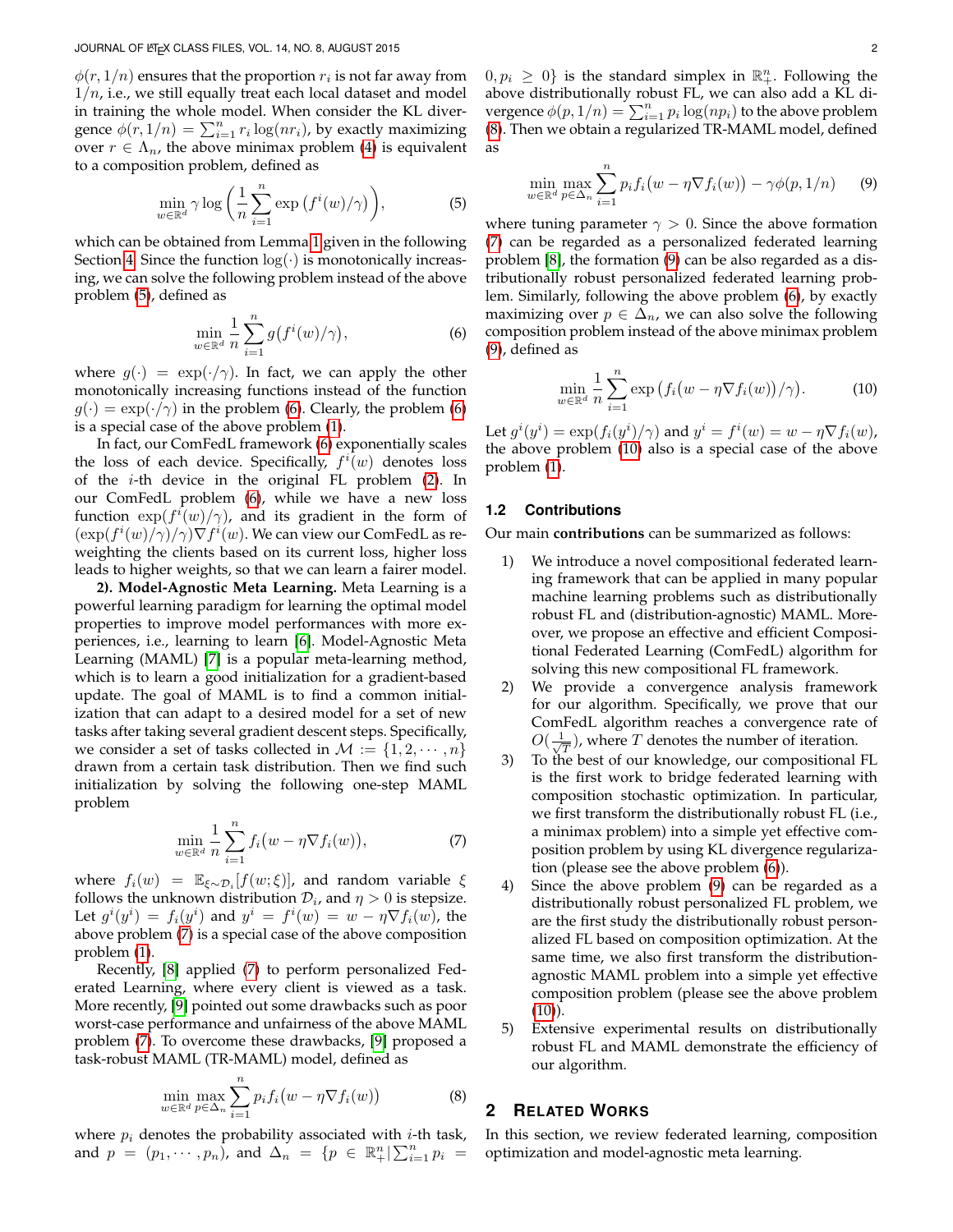<span id="page-2-0"></span>

Fig. 1: A star-network of FL system includes a server and multiple devices. In the basic FL problem [\(2\)](#page-0-2), the server averages the local model variables  $\bar{w} = \sum_{i=1}^{n} r_i w_i$ , and sends  $\bar{w}$  to each device; Each device update the local variable  $w_i$ for  $i \in [n]$ , and then sent it to the server.

### **2.1 Federated Learning**

Federated Learning (FL) [\[1\]](#page-8-0), [\[2\]](#page-8-1) has become a useful paradigm in large-scale machine learning applications such as automatic disease diagnosis [\[10\]](#page-8-9), where the data remains distributed over a large number of clients such as network sensors or mobile phones. The key point of FL is that multiple clients such as edge devices cooperate to learn a global model and raw client data is never shared with the server and the other clients ( Please see Figure [1\)](#page-2-0). Thus, it is very helpful to protect data privacy. FedAvg [\[1\]](#page-8-0) is the first FL algorithm, which builds on the local stochastic gradient descent (SGD) [\[11\]](#page-8-10), [\[12\]](#page-8-11), [\[13\]](#page-8-12), [\[14\]](#page-8-13), [\[15\]](#page-8-14), [\[16\]](#page-8-15), [\[17\]](#page-8-16). Specifically, it performs multiple SGDs in the available clients before communicating to the server, which can reduce the total amount of communication required, but can lead to client drift [\[18\]](#page-8-17), [\[19\]](#page-8-18), [\[20\]](#page-8-19), [\[21\]](#page-8-20). To deal with these issues of client drift and stability, some variants of FedAvg have been proposed. For example, [\[22\]](#page-8-21) applied a regularization term in the client objectives towards the broadcast model to reduce the client drift. [\[18\]](#page-8-17), [\[23\]](#page-8-22), [\[24\]](#page-8-23) used the momentum technique on the server to control variates. [\[25\]](#page-8-24) applied the momentum techniques on both the clients and server to control variates. In addition, to improve flexibility and scalability of FL, [\[26\]](#page-8-25) studied a new asynchronous federated learning based on asynchronous training.

Recently, some robust FL methods [\[3\]](#page-8-2), [\[4\]](#page-8-3), [\[5\]](#page-8-4) have been proposed to deal with the data heterogeneity concern in FL. Specifically, these robust FL methods mainly learning the worst-case loss by solving a minimax optimization problems. To incorporate personalization in FL, more recently some personalized federated learning models [\[8\]](#page-8-7), [\[27\]](#page-8-26), [\[28\]](#page-8-27), [\[29\]](#page-8-28), [\[30\]](#page-8-29), [\[31\]](#page-8-30), [\[32\]](#page-9-0) have been developed and studied. For example, Ditto [\[28\]](#page-8-27) is a recently proposed personalized FL algorithm where a regularized local model is learnt for each client.

#### **2.2 Composition Stochastic Optimization**

Composition stochastic optimization has been widely applied to many applications such as reinforcement learning [\[33\]](#page-9-1), model-agnostic meta Learning [\[34\]](#page-9-2) and risk management [\[33\]](#page-9-1). Some compositional gradient methods have recently been proposed to solve these composition optimization problems. For example, stochastic compositional gradient methods [\[33\]](#page-9-1), [\[35\]](#page-9-3), [\[36\]](#page-9-4) have been proposed to solve these problems. Subsequently, some variance-reduced compositional algorithms [\[37\]](#page-9-5), [\[38\]](#page-9-6), [\[39\]](#page-9-7) have been proposed for composition optimization. More recently, [\[34\]](#page-9-2), [\[40\]](#page-9-8) presented a class of adaptive compositional gradient methods.

#### **2.3 Model-Agnostic Meta Learning**

Model-Agnostic Meta Learning (MAML) is an effective learning framework that learns a good initialization from prior experiences to fast adaptation in new tasks [\[7\]](#page-8-6), [\[41\]](#page-9-9). MAML has been widely used to various applications such as deep learning [\[7\]](#page-8-6), reinforcement learning [\[42\]](#page-9-10), [\[43\]](#page-9-11), [\[44\]](#page-9-12) and personalized federated learning [\[8\]](#page-8-7). For example, [\[43\]](#page-9-11) has proposed stochastic gradient meta-reinforcement learning, which can be regarded as a variant of the MAML method. [\[8\]](#page-8-7) has studied a personalized variant of federated learning from the MAML view.

Due to solving MAML requires information on the stochastic Hessian matrix, some Hessian-free methods [\[45\]](#page-9-13), [\[46\]](#page-9-14) have been recently proposed to reduce the cost of computing Hessian matrix. At the same time, [\[47\]](#page-9-15) studied the general multi-step MAML instead of one-step one to improve performance. More recently, [\[34\]](#page-9-2), [\[40\]](#page-9-8) have applied the composition optimization to the MAML by using the compositional structure of MAML.

**Notations:**  $\|\cdot\|$  denotes the  $\ell_2$  norm for vectors and spectral norm for matrices.  $\langle x, y \rangle$  denotes the inner product of two vectors x and y.  $M<sup>T</sup>$  denotes transpose of matrix M. For two sequences  $\{a_n\}$  and  $\{b_n\}$ , we denote  $a_n = O(b_n)$  if  $a_n \leq C b_n$  for constant  $C > 0$ .

# **3 COMPOSITIONAL FEDERATED LEARNING**

In this section, we propose an effective and efficient compositional federated learning (ComFedL) algorithm to solve the problem [\(1\)](#page-0-1) based on compositional gradient descent iteration. The pseudo code of ComFedL algorithm is given in Algorithm [1.](#page-3-2)

For solving the problem [\(1\)](#page-0-1), we should compute the gradient of composition function  $F^{i}(w) = g^{i}(f^{i}(w))$ , defined as

$$
\nabla F^{i}(w) = (\nabla g^{i}(f^{i}(w)))^{T} \nabla f^{i}(w).
$$
 (11)

Since the inner function (or mapping)  $y^i$  $=$  $f^i$  $(w)$  =  $\mathbb{E}_{\xi \sim \mathcal{D}_i} f^i(w;\xi)$  and the outer function  $g^i(y^i) = \mathbb{E}_{\zeta \sim \tilde{\mathcal{D}}_i} f^i(y^i;\zeta)$  are expected functions, we can not compute the full gradient  $\nabla F^{i}(w)$ . Thus, we compute the stochastic gradient  $\nabla F^{i}(w)$  based on some mini-batch samples. Specifically, we draw a mini-batch samples  $\mathcal{B}_t^i \subset \mathcal{D}_i$  with  $|\mathcal{B}_t^i| = b$ , and then compute stochastic value of inner function  $f_{\mathcal{B}_t^i}^i(w_{s,t}^i) = \frac{1}{b} \sum_{j \in \mathcal{B}_t^i} f^i(w_{s,t}^i; \xi_j)$  and its stochastic gradient  $\nabla f^i_{\mathcal{B}_t^i}(w^i_{s,t}) = \frac{1}{b}\sum_{j \in \mathcal{B}_t^i}\nabla f^i(w^i_{s,t}; \xi_j)$ . At the same time, we draw a mini-batch samples  $\tilde{\mathcal{B}}_t^i \subset \tilde{\mathcal{D}}_i$ with  $|\tilde{\mathcal{B}}_t^i| = b_1$ , and compute stochastic gradient of outer function  $\nabla g_{\tilde{B}^i_t}^i(f_{B^i_t}^i(w_{s,t}^i)) = \frac{1}{b_1} \sum_{j \in \tilde{B}^i_t} g^i(f_{B^i_t}^i(w_{s,t}^i); \zeta_j).$ Finally, we obtain the stochastic gradient estimator  $u^i_{s,t} \ = \ \nabla g^i_{\tilde{\mathcal{B}}^i_t}(f^i_{\mathcal{B}^i_t}(w^i_{s,t}))^T \nabla f^i_{\mathcal{B}^i_t}(w^i_{s,t}).$  Clearly, the gradient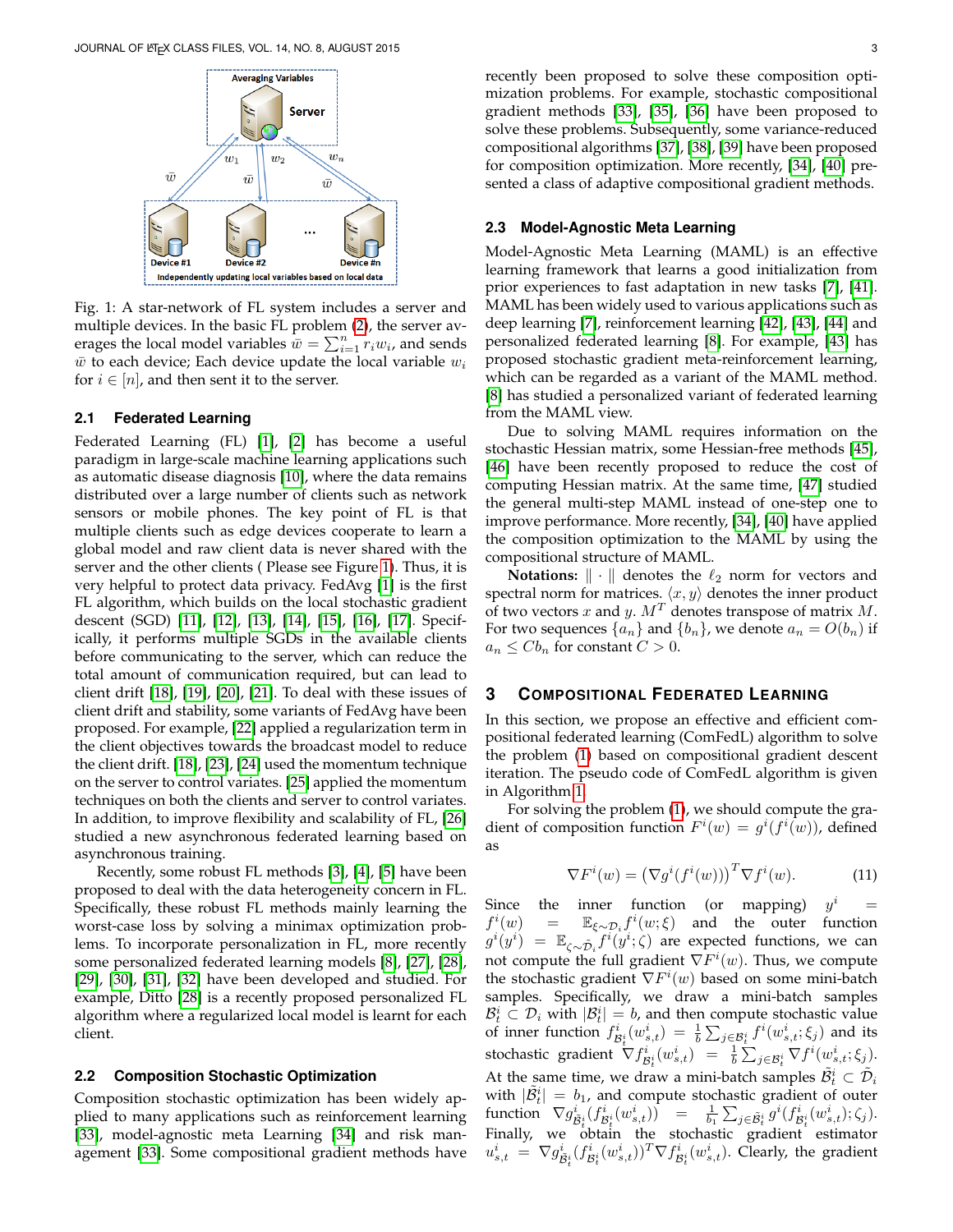<span id="page-3-2"></span>**Algorithm 1** Compositional Federated Learning (**ComFedL**) Algorithm

- 1: **Input:** Synchronization gap  $\tau$ , number of outer iterations S, learning rate  $\eta$ , and initial parameter  $\bar{w}_0 \in \mathbb{R}^d$ ;
- 2: **for**  $s = 0, 1, \ldots, S 1$  **do**
- 3: Server samples a mini-batch devices  $\mathcal{C}_s \subset [n]$  with  $|\mathcal{C}_s| = m$ ;
- 4: Server broadcasts  $\bar{w}_s$  to all devices  $i \in \mathcal{C}_s$ ;
- 5: **for** Devices  $i \in \mathcal{C}_s$  parallel **do**
- 6: Device sets  $w_{s,0}^i = \bar{w}_s$ ;
- 7: **for**  $t = 0, 1, \cdots, \tau 1$  **do**
- 8: Device draws a mini-batch samples  $\mathcal{B}_t^i \subset \mathcal{D}_i$  with  $|\mathcal{B}_t^i|=b;$
- 9: Device computes  $f_{\mathcal{B}_t^i}^i(w_{s,t}^i)$  =  $\frac{1}{b} \sum_{j \in \mathcal{B}_t^i} f^i(w_{s,t}^i; \xi_j)$  and  $\nabla f_{\mathcal{B}_t^i}^i(w_{s,t}^i)$  =  $\frac{1}{b}\sum_{j\in {\cal B}^i_t}\nabla f^i(w^i_{s,t};\xi_j);$
- 10: Device draws a mini-batch samples  $\tilde{\mathcal{B}}_t^i \subset \tilde{\mathcal{D}}_i$  with  $|\tilde{\mathcal{B}}_t^i|=b_1;$
- 11: Device computes  $i_{\tilde{\mathcal{B}}^i_t}(f^i_{\mathcal{B}^i_t}(w^i_{s,t}))$  =  $\frac{1}{b_1}\sum_{j\in \tilde{\mathcal{B}}^i_t}\nabla g^i(f^i_{\mathcal{B}^i_t}(w^i_{s,t});\zeta_j)$ ;

12: 
$$
u_{s,t}^i = \nabla g_{\tilde{\mathcal{B}}_t^i}^i (f_{\mathcal{B}_t^i}^i (w_{s,t}^i))^T \nabla f_{\mathcal{B}_t^i}^i (w_{s,t}^i);
$$

- 13:  $w_{s,t+1}^i = w_{s,t}^i \eta u_{s,t}^i;$
- 14: **end for**
- 15: Device sends  $w_{s,\tau}^{i}$  back to server;
- 16: **end for**
- 17: Server computes  $\bar{w}_{s+1} = \frac{1}{m} \sum_{i \in \mathcal{C}_s} w_{s,\tau}^i$ ;
- 18: **end for**
- 19: **Output:** Final solution  $w_T$ .

estimator  $u_{s,t}^i$  is a biased estimator of  $\nabla F^i(w)$ , i.e.,  $\mathbb{E}[u_{s,t}^i] \neq \nabla \tilde{F}^i(w).$ 

When the outer functions  $\{g^i\}_{i=1}^n$  in the problem [\(1\)](#page-0-1) are determinate and  $g^1 = g^2 = \cdots = g^n$ , i.e.,  $F^i(w) =$  $g(\mathbb{E}[f^i(w;\xi)])$ , we only compute stochastic gradient  $u^i_{s,t} =$  $\nabla g (f_{\mathcal{B}_{t}^{i}}^{i}(w_{s,t}^{i}))^{T} \nabla f_{\mathcal{B}_{t}^{i}}^{i}(w_{s,t}^{i})$ . For example, by the following Lemma [1,](#page-3-0) we can obtain the simple composition problem [\(6\)](#page-1-1) is similarly equivalent to the minimax problem [\(4\)](#page-0-0) with  $\phi(r,1/n) = \sum_{i=1}^{n} r_i \log(nr_i)$ . To solve the problem [\(6\)](#page-1-1), we can obtain  $u_t^i = \left(\overline{\exp\left(f^i_{\mathcal{B}_t^i}(w_t^i)/\gamma\right)}/\gamma\right) \nabla f^i_{\mathcal{B}_t^i}(\overline{w}_t^i)$ .

When obtaining the stochastic gradient  $u_{s,t}^i$ , we will use the SGD to update the parameter  $w$  given at the line 13 in Algorithm [1,](#page-3-2) where we can choose an appropriate learning rate  $\eta > 0$  to guarantee the convergence of our algorithm. In Algorithm [1,](#page-3-2) we apply the local-SGD framework to reduce communication. Specifically, our ComFedL algorithm performs multiple stochastic gradient descent (SGD) in the available devices before communicating to the server, which can reduce the total amount of communication. In Algo-rithm [1,](#page-3-2) we use the synchronization gap  $\tau > 0$  to control the communication cost and performances of our algorithm.

At the line 17 of Algorithm [1,](#page-3-2) the server averages the local model variables  $\bar{w}_{s+1} = \frac{1}{m} \sum_{i \in \mathcal{C}_s} w_{s,\tau}^i$  as in the robust FL algorithms [\[5\]](#page-8-4) instead of the re-weighting formulation  $\bar{w}_{s+1} = \sum_{i \in \mathcal{C}_s} r_i w_{s,\tau}^i$  in the FedAvg algorithm [\[1\]](#page-8-0). Because our ComFedL solves the Distributionally Robust FL as a simpler compositional optimization problem, which is equivalent to a regularized minimax problem that searches for a global variable from the worst-case loss.

# <span id="page-3-1"></span>**4 THEORETICAL ANALYSIS**

In this section, we first give a key lemma that shows the robust FL can be formed as a simple yet effective compositional optimization problem, and then provide the detailed convergence analysis of our ComFedL algorithm.

# **4.1 A Key Lemma**

In this subsection, we introduce a useful lemma that shows the robust FL can be formed as a simple yet effective compositional optimization problem.

<span id="page-3-0"></span>**Lemma 1.** The above minimax problem [\(4\)](#page-0-0) with  $\phi(r,1/n)$  =  $\sum_{i=1}^n r_i \log(nr_i)$ , i.e.,

<span id="page-3-3"></span>
$$
\min_{w \in \mathbb{R}^d} \max_{r \in \Lambda_n} \sum_{i=1}^n r_i f^i(w) - \gamma \sum_{i=1}^n r_i \log(nr_i),
$$
\n
$$
\text{s.t. } \Lambda_n = \left\{ r \in \mathbb{R}^n_+ \mid \sum_{i=1}^n r_i = 1 \right\}
$$
\n
$$
(12)
$$

*is equivalent to the above composition problem [\(5\)](#page-1-0), i.e.,*

<span id="page-3-7"></span>
$$
\min_{w \in \mathbb{R}^d} \gamma \log \left( \frac{1}{n} \sum_{i=1}^n \exp \left( f^i(w) / \gamma \right) \right).
$$
 (13)

*Proof.* We maximize the above problem [\(12\)](#page-3-3) over  $r \in \Lambda_n$  =  $\{r \in \mathbb{R}^n_+ | \sum_{i=1}^n r_i = 1\}$ , i.e.,

$$
\max_{r \in \Lambda_n} F(w, r) := \sum_{i=1}^n r_i f^i(w) - \gamma \sum_{i=1}^n r_i \log(r_i n). \tag{14}
$$

For function  $F(w, r)$ , we first introduce its Lagrange function

$$
L(w,r,\lambda) = \sum_{i=1}^{n} r_i f^{i}(w) - \gamma \sum_{i=1}^{n} r_i \log(r_i n) + \lambda \left(\sum_{i=1}^{n} r_i - 1\right),
$$

where  $\lambda$  is a Lagrange multiplier. Then we have

$$
\frac{\partial L(w, r, \lambda)}{\partial r_i} = f^i(w) - \gamma \log(r_i n) - \gamma + \lambda = 0. \tag{15}
$$

According to the equality [\(15\)](#page-3-4), we have

f

<span id="page-3-5"></span><span id="page-3-4"></span>
$$
f^{i}(w) - \gamma \log(nr_{i}) = \gamma - \lambda.
$$
 (16)

Then by using the equality [\(16\)](#page-3-5), we can obtain

$$
r_i = \frac{1}{n} \exp(\frac{\lambda}{\gamma} - 1) \exp(f^i(w)/\gamma)
$$
 (17)

According to  $\sum_{i=1}^{n} r_i = 1$ , we have

$$
\sum_{i=1}^{n} r_i = \frac{1}{n} \exp(\frac{\lambda}{\gamma} - 1) \sum_{i=1}^{n} \exp(f^i(w)/\gamma) = 1,
$$
 (18)

Clearly, we can obtain

$$
\exp(1 - \frac{\lambda}{\gamma}) = \frac{1}{n} \sum_{i=1}^{n} \exp(f^i(w)/\gamma).
$$
 (19)

Taking the logarithm of its both sides, we have

<span id="page-3-6"></span>
$$
1 - \frac{\lambda}{\gamma} = \log\left(\frac{1}{n}\sum_{i=1}^{n} \exp(f^i(w)/\gamma)\right).
$$
 (20)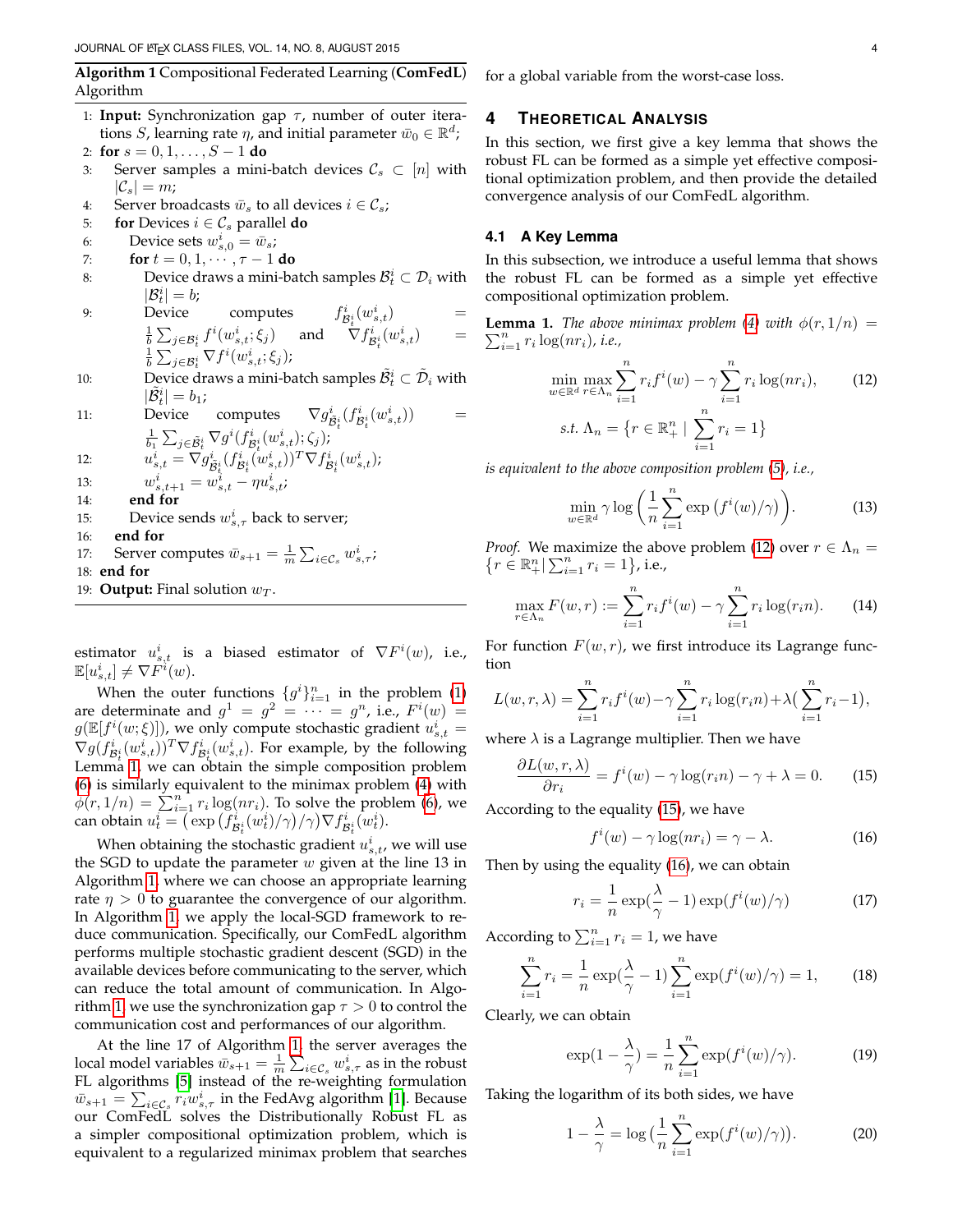According to  $\sum_{i=1}^{n} r_i = 1$  and the above equalities [\(16\)](#page-3-5) and [\(20\)](#page-3-6), we have

$$
F(w,r) = \sum_{i=1}^{n} r_i (f^i(w) - \gamma \log(nr_i)) = \gamma - \lambda
$$

$$
= \gamma \log \left( \frac{1}{n} \sum_{i=1}^{n} \exp(f^i(w)/\gamma) \right), \tag{21}
$$

where the last equality is due to the above equality [\(20\)](#page-3-6).

Thus, the above minimax problem [\(12\)](#page-3-3) is equivalent to the above composition problem [\(13\)](#page-3-7). In the other word, by exactly maximizing the above problem [\(4\)](#page-0-0) over  $r \in$  $\sum_{i=1}^{n} r_i \log(nr_i)$  is equivalent to the composition problem  $\Lambda_n$ , the above minimax problem [\(4\)](#page-0-0) with  $\phi(r, 1/n)$  = [\(5\)](#page-1-0).

 $\Box$ 

#### **4.2 Some Mild Assumptions**

In this subsection, we introduce some mild conditions.

**Assumption 1.** *There exist constants*  $L_f$ ,  $L_g$  *and*  $L$  *for*  $\nabla f^{i}(w;\xi)$ ,  $\nabla g^{i}(y;\zeta)$  and  $\nabla F(w)$  satisfying that for  $i \in [n]$ 

$$
\|\nabla f^{i}(w_{1}; \xi) - \nabla f^{i}(w_{2}; \xi)\| \le L_{f} \|w_{1} - w_{2}\|, \forall w_{1}, w_{2} \in \mathbb{R}^{d},
$$
  

$$
\|\nabla g^{i}(y_{1}, \zeta) - \nabla g^{i}(y_{2}, \zeta)\| \le L_{g} \|y_{1} - y_{2}\|, \forall y_{1}, y_{2} \in \mathbb{R}^{p},
$$
  

$$
\|\nabla F(w_{1}) - \nabla F(w_{2})\| \le L \|w_{1} - w_{2}\|,
$$

*and the last inequality follows*

$$
F(w_2) \le F(w_1) + \nabla F(w_1)^T (w_2 - w_1) + \frac{L}{2} ||w_1 - w_2||^2.
$$

**Assumption 2.** *Gradient*  $\nabla g^{i}(y)$  *and Jacobian matrix*  $\nabla f^{i}(w)$ *have the upper bounds*  $G_g$  *and*  $G_f$ *, respectively, i.e., for*  $i \in [n]$ 

 $\|\nabla f^{i}(w;\xi)\| \leq G_{f}, \forall w \in \mathbb{R}^{d}; \|\nabla g^{i}(y;\zeta)\| \leq G_{g}, \forall y \in \mathbb{R}^{p}.$ 

**Assumption 3.** *The variances of stochastic gradient or value of* functions  $f^i(w;\xi)$  and  $g^i(y;\zeta)$ , i.e., we have for all  $i\in [n]$ 

$$
\mathbb{E} \|\nabla f^i(w;\xi) - \nabla f^i(w)\|^2 \leq \sigma_1^2,
$$
  
\n
$$
\mathbb{E} \|f^i(w;\xi) - f^i(w)\|^2 \leq \sigma_2^2, \ \forall w \in \mathbb{R}^d
$$
  
\n
$$
\mathbb{E} \|\nabla g^i(y;\zeta) - \nabla g^i(y)\|^2 \leq \sigma_3^2, \ \forall y \in \mathbb{R}^p
$$

*where*  $\sigma_1, \sigma_2, \sigma_3 > 0$ *. Let*  $\sigma = \max(\sigma_1, \sigma_2, \sigma_3)$ *.* 

**Assumption 4.**  $F(w)$  *is lower bounded, i.e.,*  $F^* =$  $\inf_{w \in \mathbb{R}^d} F(w)$ .

Assumptions 4.2-4.5 have been commonly used in the convergence analysis of the composition stochastic algorithms [\[33\]](#page-9-1), [\[35\]](#page-9-3). Specifically, Assumption 4.2 ensures the smoothness of functions  $f^i(w;\xi)$ ,  $g^i(y;\zeta)$  and  $F(w)$ . Assumption 4.3 ensures the bounded gradients (or Jacobian matrix) of functions  $f^i(w;\xi)$  and  $g^i(y;\zeta)$ . Assumption 4.4 ensures the bounded variances of stochastic gradient or value of functions  $f^i(w;\xi)$  and  $g^i(y;\zeta)$ . Assumption 4.5 guarantees the feasibility of the problem [\(1\)](#page-0-1). For the special problem [\(1\)](#page-0-1), where the outer functions  $\{g^i\}_{i=1}^n$ are determinate and  $g^1 = \cdots = g^n$ , we only assume  $\|\nabla g(y_1) - \nabla g(y_2)\| \le L_g \|y_1 - y_2\|, \ \forall y_1, y_2 \in \mathbb{R}^p$  and  $\|\nabla g(y)\| \leq G_g$ ,  $\forall y \in \mathbb{R}^p$ . For example, in the above problem [\(6\)](#page-1-1),  $g(y)$ ,  $y \in Y$  is a monotonically increasing function, where  $\hat{y}$  is the range of functions  $\{f^i(w)\}$ . Thus,  $g(y)$  is generally smooth and  $\|\nabla g(y)\|$  is bounded. Note **that** we analyze the convergence properties of our ComFedL algorithm under non-i.i.d. and nonconvex setting. Although our convergence analysis relies on the bounded gradients in Assumption 4.4, the exiting convergence analysis of FL algorithms [\[5\]](#page-8-4), [\[19\]](#page-8-18), [\[48\]](#page-9-16), [\[49\]](#page-9-17) under non-i.i.d. and nonconvex (or strongly convex) setting also rely on the bounded gradients.

#### **4.3 Convergence Analysis**

In this subsection, we detail the convergence analysis of our CompFedL algorithm. In Algorithm [1,](#page-3-2) we only obtain a **biased** stochastic gradient in each device, due to the compositional loss function in our new FL framework. While the **unbiased** stochastic gradient is easily obtained in each device in the existing FL framework. Thus, our convergence analysis can not easily follow the existing convergence analysis of the FL [\[14\]](#page-8-13), [\[19\]](#page-8-18), [\[48\]](#page-9-16). For notational simplicity, let

$$
\begin{aligned} & \bar{w}_{s,t} = \frac{1}{m} \sum_{i \in \mathcal{C}_s} w^i_{s,t}, \\ & \bar{u}_{s,t} = \frac{1}{m} \sum_{i \in \mathcal{C}_s} u^i_{s,t} = \frac{1}{m} \sum_{i \in \mathcal{C}_s} \nabla g^i_{\mathcal{\tilde{B}}^i_t}(f^i_{\mathcal{B}^i_t}(w^i_{s,t}))^T \nabla f^i_{\mathcal{B}^i_t}(w^i_{s,t}), \end{aligned}
$$

then we have  $\bar{w}_{s,t+1} = \bar{w}_{s,t} - \eta \bar{u}_{s,t}$ . Let

$$
U_{s,0} = \frac{1}{m} \sum_{i \in \mathcal{C}_s} \nabla F^i(\bar{w}_s) = \frac{1}{m} \sum_{i \in \mathcal{C}_s} \nabla g^i (f^i(\bar{w}_s))^T \nabla f^i(\bar{w}_s),
$$
\n(22)

we have  $\mathbb{E}[U_{s,0}] = \nabla F(\bar{w}_s)$ .

<span id="page-4-1"></span>**Lemma 2.** *Under the about Assumptions, we have*

<span id="page-4-0"></span>
$$
\mathbb{E} \|\bar{w}_{s,t} - \bar{w}_s\|^2 \le \tau^2 \eta^2 G_g^2 G_f^2.
$$

*Proof.* Since  $\bar{w}_s = w^i_{s,0}$ , we have

$$
\mathbb{E} \|\bar{w}_{s,t} - \bar{w}_s\|^2 = \mathbb{E} \|\frac{1}{m} \sum_{i \in C_s} w_{s,t}^i - \bar{w}_s\|^2
$$
\n
$$
\leq \frac{1}{m} \sum_{i \in C_s} \mathbb{E} \|w_{s,t}^i - \bar{w}_s\|^2 = \frac{1}{m} \sum_{i \in C_s} \mathbb{E} \|w_{s,t}^i - w_{s,0}^i\|^2
$$
\n
$$
= \frac{1}{m} \sum_{i \in C_s} \mathbb{E} \|\sum_{j=0}^{t-1} \eta u_{s,j}^i\|^2
$$
\n
$$
\leq \frac{1}{m} \sum_{i \in C_s} \left( t\eta^2 \sum_{j=0}^{t-1} \mathbb{E} \|\nabla g_{\tilde{B}_t^i}(f_{\mathcal{B}_t^i}^i(w_{s,t}^i))^T \nabla f_{\mathcal{B}_t^i}^i(w_{s,t}^i) \|^2 \right)
$$
\n
$$
\leq t^2 \eta^2 G_g^2 G_f^2 \leq \tau^2 \eta^2 G_g^2 G_f^2, \tag{23}
$$

where the second inequality holds by Assumption 2.  $\Box$ 

<span id="page-4-2"></span>**Lemma 3.** *Under the above Assumptions, we have*

$$
\mathbb{E} \|\bar{u}_{s,t} - U_{s,0}\|^2 \le 5(G_g^2 L_f^2 + G_f^4 L_g^2) \tau^2 \eta^2 G_g^2 G_f^2 + \frac{5G_f^2 \sigma^2}{b_1} + \frac{5G_g^2 \sigma^2}{b} + \frac{5L_g^2 G_f^2 \sigma^2}{b}.
$$
 (24)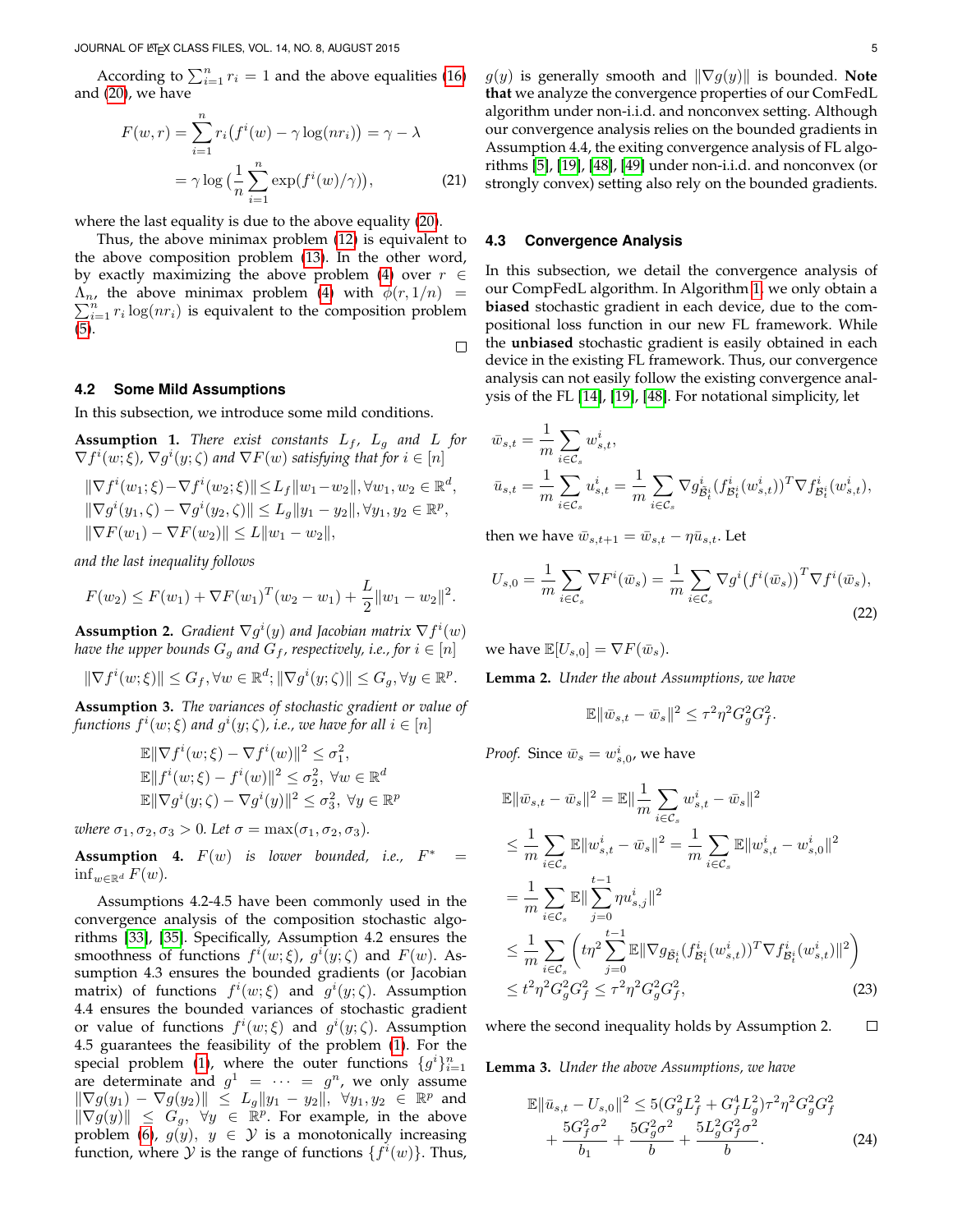*Proof.* By using the above equality [\(22\)](#page-4-0), we have

$$
\mathbb{E} \|\bar{u}_{s,t} - U_{s,0}\|^2
$$
\n
$$
= \mathbb{E} \|\frac{1}{m} \sum_{i \in \mathcal{C}_s} \nabla g_{\tilde{B}_i}^i (f_{\tilde{B}_i}^i (w_{s,t}^i))^T \nabla f_{\tilde{B}_i}^i (w_{s,t}^i)
$$
\n
$$
- \nabla g^i (f^i (\bar{w}_s))^T \nabla f^i (\bar{w}_s) \|^2
$$
\n
$$
\leq \frac{1}{m} \sum_{i \in \mathcal{C}_s} \mathbb{E} \|\nabla g_{\tilde{B}_i}^i (f_{\tilde{B}_i}^i (w_{s,t}^i))^T \nabla f_{\tilde{B}_i}^i (w_{s,t}^i)
$$
\n
$$
- \nabla g^i (f^i (\bar{w}_s))^T \nabla f^i (\bar{w}_s) \|^2
$$
\n
$$
= \frac{1}{m} \sum_{i \in \mathcal{C}_s} \mathbb{E} \|\nabla g_{\tilde{B}_i}^i (f_{\tilde{B}_i}^i (w_{s,t}^i))^T \nabla f_{\tilde{B}_i}^i (w_{s,t}^i)
$$
\n
$$
+ \nabla g_{\tilde{B}_i}^i (f_{\tilde{B}_i}^i (w_{s,t}^i))^T \nabla f_{\tilde{B}_i}^i (\bar{w}_s)
$$
\n
$$
+ \nabla g^i (f_{\tilde{B}_i}^i (w_{s,t}^i))^T \nabla f_{\tilde{B}_i}^i (\bar{w}_s) - \nabla g^i (f_{\tilde{B}_i}^i (w_{s,t}^i))^T \nabla f^i (\bar{w}_s)
$$
\n
$$
+ \nabla g^i (f_{\tilde{B}_i}^i (w_{s,t}^i))^T \nabla f^i (\bar{w}_s) - \nabla g^i (f_{\tilde{B}_i}^i (w_{s,t}^i))^T \nabla f^i (\bar{w}_s)
$$
\n
$$
+ \nabla g^i (f_{\tilde{B}_i}^i (w_{s,t}^i))^T \nabla f^i (\bar{w}_s) -
$$

where the second inequality is due to Assumptions 1-3, and the last inequality holds by Lemma [2.](#page-4-1)  $\Box$ 

**Theorem 1.** *Under the above assumptions, in Algorithm 1, given*  $\eta > 0$  and  $b = b_1 > 0$ , we have

$$
\frac{1}{S} \sum_{s=0}^{S-1} \mathbb{E} \|\nabla F(\bar{w}_s)\|^2
$$
\n
$$
\leq \frac{F(\bar{w}_0) - F^*}{T\eta} + G_f G_g \left(\sqrt{5}H\tau G_g G_f \eta \frac{\sqrt{5}G_f \sigma}{\sqrt{b_1}} + \frac{\sqrt{5}G_g \sigma}{\sqrt{b}} + \frac{\sqrt{5}L_g G_f \sigma}{\sqrt{b}}\right) + L\tau \eta G_g^2 G_f^2 + \frac{L\eta}{2} G_f^2 G_g^2, (26)
$$

where 
$$
T = \tau S
$$
 and  $H = \sqrt{G_g^2 L_f^2 + G_f^4 L_g^2}$ .

*Proof.* By the smoothness of the function  $F(x)$ , we have

$$
\mathbb{E}[F(\bar{w}_{s,t+1})] \leq \mathbb{E}[F(\bar{w}_{s,t})] + \mathbb{E}\langle \nabla F(\bar{w}_{s,t}), \bar{w}_{s,t+1} - \bar{w}_{s,t}\rangle \n+ \frac{L}{2}\mathbb{E}\|\bar{w}_{s,t+1} - \bar{w}_{s,t}\|^2 \n= \mathbb{E}[F(\bar{w}_{s,t})] + \mathbb{E}\langle \nabla F(\bar{w}_{s,t}), -\eta \bar{u}_{s,t}\rangle + \frac{L}{2}\mathbb{E}\|\eta \bar{u}_{s,t}\|^2 \n= \mathbb{E}[F(\bar{w}_{s,t})] - \eta \mathbb{E}\langle \nabla F(\bar{w}_{s,t}), \bar{u}_{s,t} - U_{s,0}\rangle \n- \eta \mathbb{E}\langle \nabla F(\bar{w}_{s,t}) - \nabla F(\bar{w}_{s}), U_{s,0}\rangle - \eta \mathbb{E}\langle \nabla F(\bar{w}_{s}), U_{s,0}\rangle \n+ \frac{L}{2}\mathbb{E}\|\eta \bar{u}_{s,t}\|^2 \n\leq \mathbb{E}[F(\bar{w}_{s,t})] + \eta \mathbb{E}\big(\|\nabla F(\bar{w}_{s,t})\|\|\bar{u}_{s,t} - U_{s,0}\|\big) \n+ \eta \mathbb{E}\big(\|\nabla F(\bar{w}_{s,t}) - \nabla F(\bar{w}_{s})\|\|\bar{u}_{s,0}\|\big) - \eta \mathbb{E}\|\nabla F(\bar{w}_{s})\|^2 \n+ \frac{L\eta^2}{2}\mathbb{E}\|\bar{u}_{s,t}\|^2 \n\leq \mathbb{E}[F(\bar{w}_{s,t})] + \eta G_f G_g \mathbb{E}\|\bar{u}_{s,t} - U_{s,0}\| + \eta LG_f G_g \mathbb{E}\|\bar{w}_{s,t} - \bar{w}_{s}\| \n- \eta \mathbb{E}\|\nabla F(\bar{w}_{s})\|^2 + \frac{L\eta^2}{2} G_f^2 G_g^2 \n\leq \mathbb{E}[F(\bar{w}_{s,t})] + \eta G_f G_g \sqrt{\mathbb{E}\|\bar{u}_{s,t} - U_{s,0}\|^2} \n+ \eta LG_f G_g \sqrt{\mathbb{E}\|\bar{u}_{s,t} - \bar{w}_{s}\|^2
$$

where the second inequality is due to Cauchy-Schwarz inequality and  $\mathbb{E}[U_{s,0}] = \nabla F(\bar{w}_s)$ ; the second last inequality mequality and  $\mathbb{E}[U_{s,0}] = \nabla F(w_s)$ ; the second last inequality<br>holds by the concavity of  $\sqrt{x}$ , and the last inequality is due to Lemmas [2](#page-4-1) and [3.](#page-4-2) Thus, we have

$$
\eta \mathbb{E} \|\nabla F(\bar{w}_s)\|^2 \le \mathbb{E}[F(\bar{w}_{s,t})] - \mathbb{E}[F(\bar{w}_{s,t+1})]
$$
  
+ 
$$
\eta G_f G_g \left( \sqrt{5(G_g^2 L_f^2 + G_f^4 L_g^2)} \tau \eta G_g G_f + \frac{\sqrt{5}G_f \sigma}{\sqrt{b_1}} + \frac{\sqrt{5}G_g \sigma}{\sqrt{b}} \right)
$$
  
+ 
$$
\frac{\sqrt{5}L_g G_f \sigma}{\sqrt{b}} \bigg) + L \tau \eta^2 G_g^2 G_f^2 + \frac{L\eta^2}{2} G_f^2 G_g^2. \tag{28}
$$

Since  $w_{s,0} = \bar{w}_s$ , telescoping the above inequality over  $s = 0, 1, \cdots, S - 1$  and  $t = 0, 1, \cdots, \tau - 1$ , we have

$$
\frac{1}{S} \sum_{s=0}^{S-1} \mathbb{E} \|\nabla F(\bar{w}_s)\|^2
$$
\n
$$
\leq \frac{F(\bar{w}_0) - F(\bar{w}_T)}{T\eta} + G_f G_g \left( \sqrt{5(G_g^2 L_f^2 + G_f^4 L_g^2)} \tau \eta G_g G_f
$$
\n
$$
+ \frac{\sqrt{5}G_f \sigma}{\sqrt{b_1}} + \frac{\sqrt{5}G_g \sigma}{\sqrt{b}} + \frac{\sqrt{5}L_g G_f \sigma}{\sqrt{b}} \right) + L \eta G_g^2 G_f^2 \tau + \frac{L \eta}{2} G_f^2 G_g^2
$$
\n
$$
\leq \frac{F(\bar{w}_0) - F^*}{T\eta} + G_f G_g \left( \sqrt{5(G_g^2 L_f^2 + G_f^4 L_g^2)} \tau \eta G_g G_f
$$
\n
$$
+ \frac{\sqrt{5}G_f \sigma}{\sqrt{b_1}} + \frac{\sqrt{5}G_g \sigma}{\sqrt{b}} + \frac{\sqrt{5}L_g G_f \sigma}{\sqrt{b}} \right) + L \tau \eta G_g^2 G_f^2 + \frac{L \eta}{2} G_f^2 G_g^2,
$$
\nwhere the last inequality is due to Assumption 4.

**Remark 1.** Let  $\eta = \frac{1}{T^{\alpha_1}}$ ,  $0 < \alpha_1 \leq 1$ ,  $b = \frac{1}{T^{\alpha_2}}$ ,  $\alpha_2 > 0$ and  $b_1 = \frac{1}{T^{\alpha_3}}$ ,  $\alpha_3 > 0$ , we have  $\frac{1}{S} \sum_{s=0}^{S-1} \mathbb{E} \|\nabla F(\bar{w}_s)\|^2 \leq$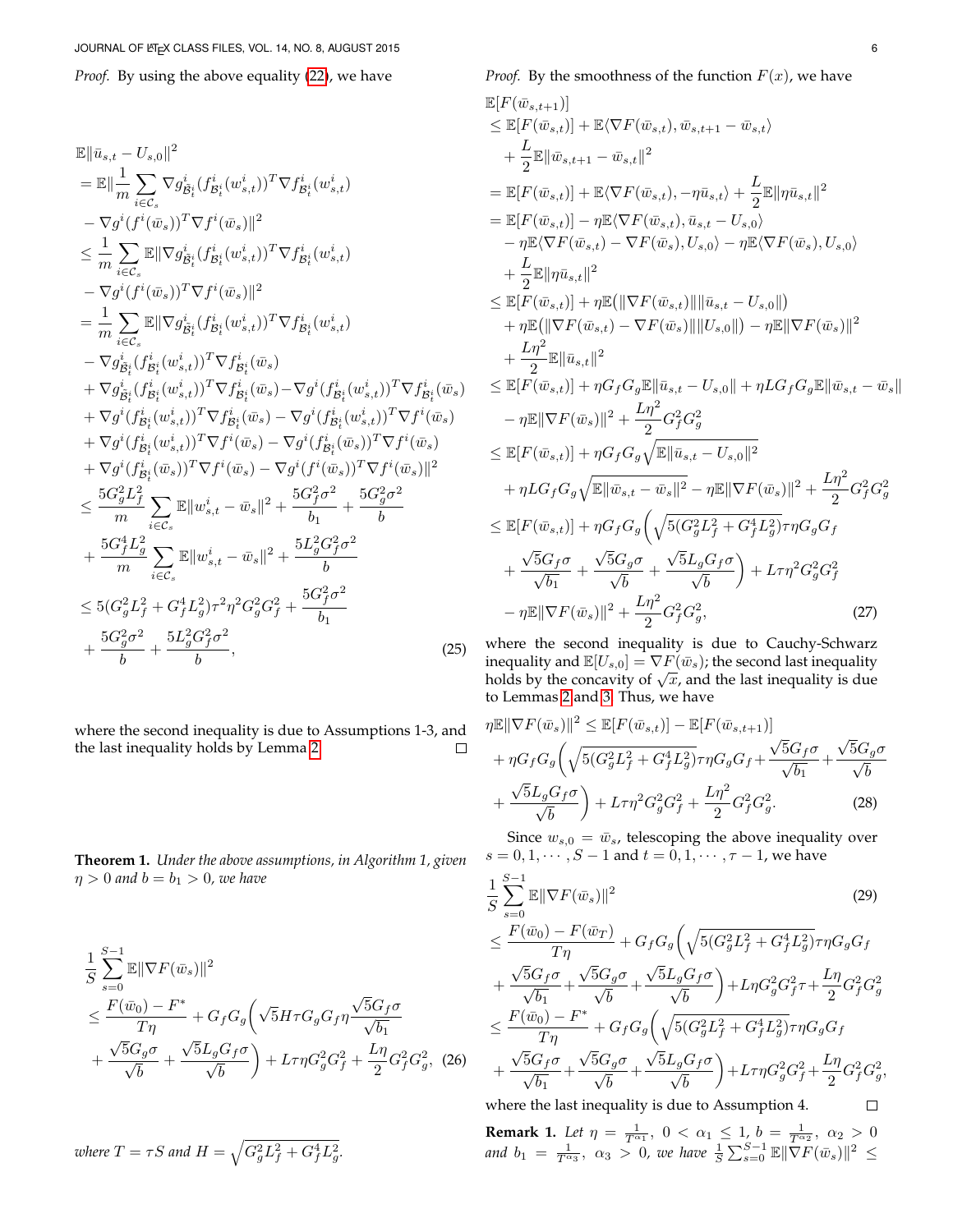$O(\frac{1}{T^{1-\alpha_1}}+\frac{\tau}{T^{\alpha_1}}+\frac{1}{T^{0.5\alpha_2}}+\frac{1}{T^{0.5\alpha_3}})$ . Thus, our ComFedL algorithm has a convergence rate of  $O(\frac{1}{T^{1-\alpha_1}}+\frac{\tau}{T^{\alpha_1}}+\frac{1}{T^{0.5\alpha_2}}+$  $\frac{1}{T^{0.5\alpha_3}}$ )*.* When  $\alpha_1 = \frac{1}{2}$ ,  $\alpha_2 = \alpha_3 = 1$  and  $\tau = O(1)$ , our  $\zeta$ omFedL algorithm reaches a convergence rate of  $O(\frac{-1}{\sqrt{2}})$ T )*.*

<span id="page-6-0"></span>

Fig. 2: Train and Validation accuracy over imbalanced MNIST dataset with different robust FL methods. The top figures show average accuracy, and the bottom figures show the worst accuracy.

<span id="page-6-1"></span>

Fig. 3: Comparing the effects of synchronization gap  $\tau$  (top row) and regularization parameter  $\gamma$  (bottom row) to our algorithm.

## **5 EXPERIMENTS**

In this section, we empirically validate the efficacy of our ComFedL algorithm. Specifically, we apply our algorithm to two tasks *i.e.* Distributionally Robust Federated Learning

## **5.1 Distributionally Robust Federated Learning**

In this subsection, we conduct the distributionally robust FL task to verify effectiveness of our algorithm. In this set of experiments, we consider the multi-class classification problem over the MNIST [\[51\]](#page-9-19) dataset with logistic regression model. The experiments are run over 10 clients and 1 server. In particular, we randomly select one client to have 5000 images, while the remained clients are distributed much less data, which is 20 images. This way of data construction is aimed to create imbalance among different client's datasets. To get a good performance over this type of imbalanced datasets, the algorithm needs to attach more importance over the hardest task, *i.e.* the client that has dominant number of images. So it is a good way to test the ability of our algorithm to adapt to such imbalance.

We compare our algorithm with several state-of-theart distributionally robust federated learning algorithms. In particular, we compare with DRFL [\[5\]](#page-8-4), q-FedAvg [\[52\]](#page-9-20) and the basic FedAvg [\[1\]](#page-8-0). In experiments, we set synchronization gap as 5 for all methods. As for other hyper-parameters, we perform grid search to find the optimal ones for each method and the search space is included in the following subsection [5.3.](#page-8-31) More specifically, Learning rate is 0.01 for all methods. In our algorithm, regularization parameter  $\gamma$  is 0.2. In DRFL, client weights learning rate  $\gamma$  is  $8 \times 10^{-2}$ . In q-FedAvg,  $q$  is set as 0.2. Finally, the synchronization gap is 5 by default. For all ablation studies, the hyper-parameters are chosen as above if not specified.

We show the result in Figure [2,](#page-6-0) where we report both average accuracy and the worst accuracy (among all the clients). As shown by the figure, our algorithm significantly outperforms all baselines in both metrics. Note that the FedAvg algorithm assigns weights proportional to the number of samples at each client, which might lead to bad validation performance for clients with smaller number of images (*e.g.* clients with only 20 images). Furthermore, DRFL solves a challenging minimax problem by optimizing the weight  $r_i$ explicitly, while our algorithm can dynamically adjust the weight of clients, which makes our model simpler to train. Then in Figure [3,](#page-6-1) we show the robustness of our algorithm by varying the synchronization gap  $\tau$  and the regularization parameter  $\gamma$ . As shown by the figure, our algorithm can get good train and validation accuracy with different values of  $\tau$ , furthermore, the algorithm converges much faster when we increase  $\tau$ , which shows the effectiveness of running multiple local epochs. Next, we show the effects of  $\gamma$ . Recall that  $\gamma$  is a regularization parameter that penalizes the divergence  $\phi(r, 1/n)$ . The larger  $\gamma$  is, the more the algorithm emphasizes on getting  $r_i$  close to the the average weight  $\frac{1}{n}$ . Since in our data-set, the optimal weights are far from  $\frac{1}{n}$ , we should pick  $\gamma$  relatively small. This is verified by the results in Figure [3.](#page-6-1) The algorithm converges much faster when we choose  $\gamma = 0.1/0.2$  compared to that of 2/5 in terms of both train and validation accuracy.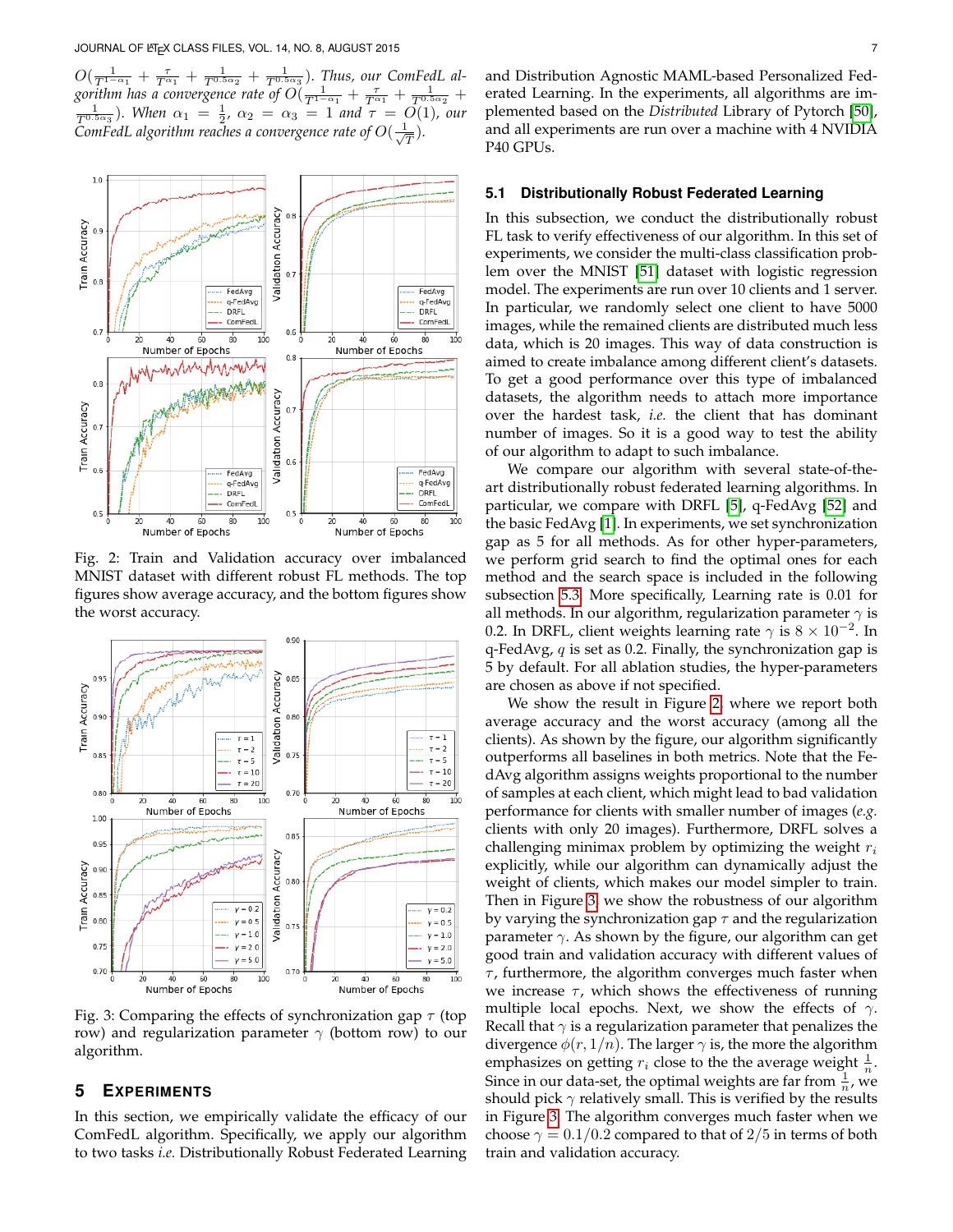<span id="page-7-1"></span>

Fig. 4: Validation loss (left) and Validation accuracy (right) over heterogeneous CIFAR-10 dataset with different personalized FL methods.

# **5.2 Distribution Agnostic MAML-based Personalized Federated Learning**

In this subsection, we conduct Distribution Agnostic MAML-based personalized federated learning task to verify efficacy of our algorithm. Here we let ComFedL-DAMAML denote our algorithm for solving the above problem [\(10\)](#page-1-5), i.e., a distributionally robust MAML-based personalized FL problem with regularization problem. We compare with the following baselines: FedAvg [\[1\]](#page-8-0), FedMAML [\[8\]](#page-8-7), TR-MAML [\[9\]](#page-8-8) and Ditto [\[28\]](#page-8-27). In this set of experiments, we consider the multi-class classification task over the CI-FAR10 [\[53\]](#page-9-21) dataset with a 4-layer Convolutional Neural Network (CNN) used in [\[7\]](#page-8-6). We create the heterogeneous training (validation) dataset as follows: we create 10 clients and 1 server, while the dataset over each client includes images from a dominant class<sup>[1](#page-7-0)</sup> and a small percentage of images from other classes. The dominant class is different for different clients. More precisely, client-i owns  $\rho$  percentage images of class-i, and  $(1 - \rho)/9$  for other classes. For  $\rho > 0.1$  the images of each client will be dominated by a different class. The data distribution of each client is heterogeneous by construction, so it brings extra benefit by tuning a personalized model over each client. For all methods, we perform grid search to find the optimal hyper-parameters and the search space is reported in the following subsection [5.3.](#page-8-31) For FedAvg, the learning rate is 0.1; For FedMAML, both the inner and outer learning rate is 0.1; For TR-MAML, the inner learning rate is 0.05 and the outer learning rate is 0.1, while the learning rate of client weights is 0.08; For Ditto, the optimal learning rate for both the global and local models are 0.2, and the regularization parameter  $\lambda$  is 0.1. For our ComFedL-DAMAML, the inner learning rate is set as 0.05, outer learning rate is 0.1 and the regularization parameter  $\gamma$ is 0.5. Finally, the heterogeneity parameter  $\rho$  is 0.28 and the synchronization gap is 5 by default. For all ablation studies, the hyper-parameters are chosen as above if not specified.

In Figure [4,](#page-7-1) we compare ComFedL-DAMAML with other baseline methods. For fair comparison, FedAvg is trained with one step at test time. As shown by the figures, ComFedL-DAMAML outperforms other baselines. The basic FedAvg algorithm can not adapt to the heterogeneity of clients well and get the worst validation loss (accuracy).

<span id="page-7-2"></span>

Fig. 5: Comparing the effects of synchronization gap  $\tau$  (top row) and regularization parameter  $\gamma$  (bottom row) over ComFedL-DAMAML.

<span id="page-7-3"></span>

Fig. 6: Comparing the effects of data heterogeneity  $\rho$  over ComFedL-DAMAML.

FedMAML and Ditto perform better but the loss (accuracy) curve is very noisy. TR-MAML gets a smoother curve compared to FedMAML due to its better balance of different clients. While our method outperforms all these methods. Our ComFedL-DAMAML algorithm adaptively adjusts the weight of clients based on the task's performance (training loss). In other words, if the data distribution of a client is hard to learn (higher training loss), the algorithm increases its learning rate, while for clients with easier distributions, the learning rate is decreased. In summary, the results show that our ComFedL-DAMAML can also accelerate the personalized FL.

What's more, we also test the effect of synchronization gap  $\tau$  as shown in the top row of Figure [5.](#page-7-2) As shown in the figure, ComFedL-DAMAML converges much faster when we increase  $\tau$ , this shows the effectiveness of running multiple local epochs. Then in the bottom row of Figure [5,](#page-7-2) we compare effects of different regularization parameter  $\gamma$ . As shown by experiments, our algorithm is pretty robust with different values of  $\gamma$ . Finally, we test the effect of heterogeneity coefficient  $\rho$  in Figure [6.](#page-7-3)  $\rho$  represents the data heterogeneity among the clients, the larger  $\rho$  is, the greater data heterogeneity. As shown by the figure, ComFedL-

<span id="page-7-0"></span><sup>1.</sup> A dominant class is the class with most samples over a client. In our experiments, each client has a different dominant class, e.g. client 1 has 60% samples from the airplane class and the remained 40% samples include other classes. The percentage of number of samples from a dominant class over each client is denoted by the hyper-parameter  $\rho$ .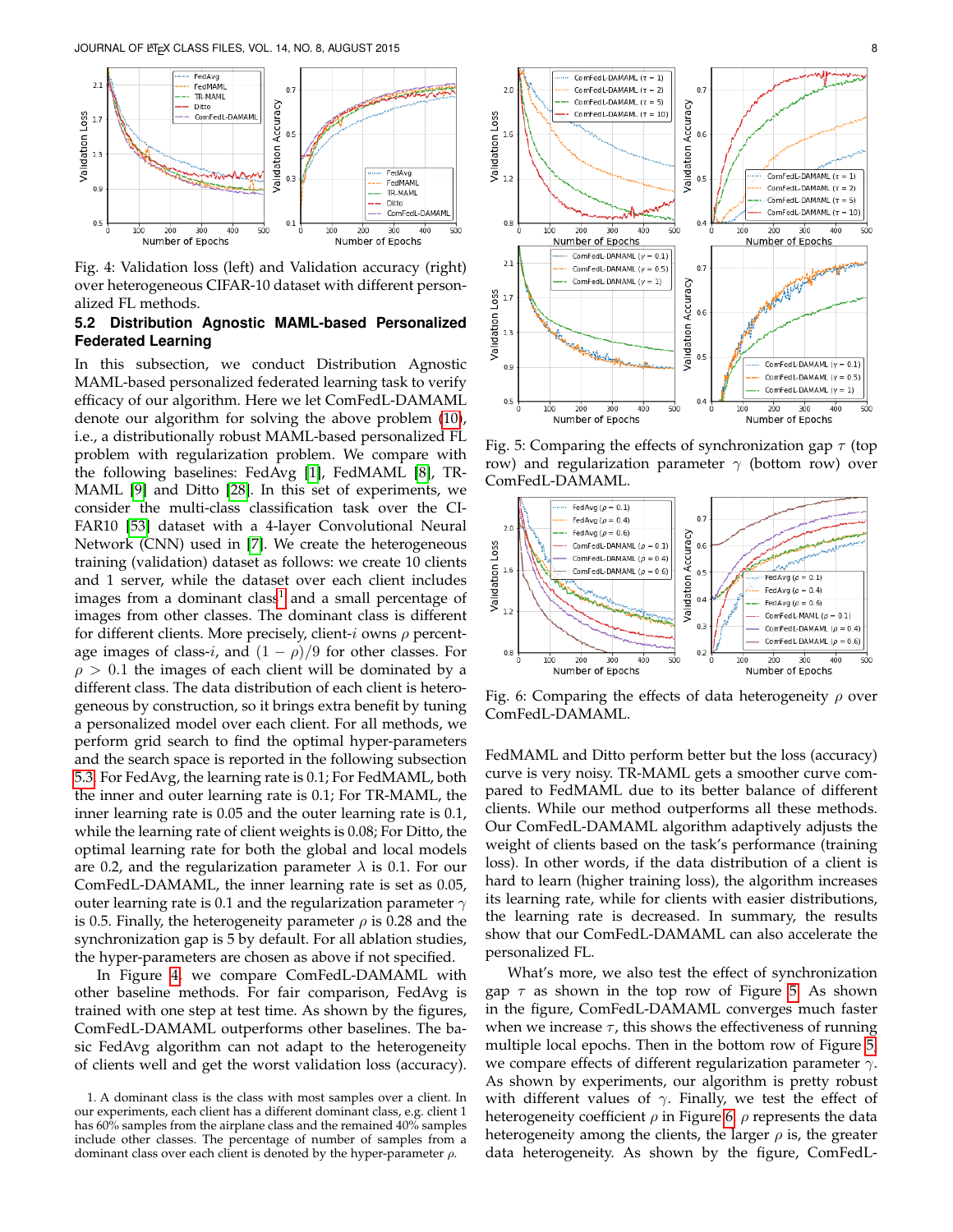MAML consistently outperforms the FedAvg method over different  $\rho$ , especially when  $\rho$  is large.

#### <span id="page-8-31"></span>**5.3 Hyper-parameter selection in the experiments**

In the above Distributionally Robust Federated Learning experiments: For the learning rate, we search from [0.001, 0.01, 0.05, 0.1, 0.2, 0.5, 1]. We observe that when learning rate is 1, most methods just diverge. For our method, we search the regularization parameter from [0.1, 0.5, 1, 5]; For DRFL, we search the client weights learning rate from [8e-3, 8e-2, 8e-1]. For q-FedAvg, we search the q value from [0.1, 0.2, 0.5, 1, 2].

In the above Distribution Agnostic MAML-based Personalized Federated Learning experiments: For the learning rate (both inner and outer if two types of learning rates are needed), we search from [0.001, 0.01, 0.05, 0.1, 0.2, 0.5, 1]. For our method, we search the regularization parameter from [0.1, 0.5, 1, 5]; For TR-MAML, we search the client weights learning rate from [8e-3, 8e-2, 8e-1]; For Ditto, we search the regularization parameter  $\lambda$  from [0.05, 0.1, 0.5, 1, 5]

# **6 CONCLUSION**

In the paper, we introduced a new compositional FL framework, and proposed an effective and efficient compositional FL (ComFedL) algorithm for solving this compositional FL framework. To the best of our knowledge, our new compositional FL is the first work to bridge federated learning with composition stochastic optimization. In particular, we first transform the distributionally robust federated learning (i.e., a minimax problem) into a simple composition problem by using KL divergence regularization.

#### **ACKNOWLEDGMENTS**

This work was partially supported by NSF under Grant No. 61806093.

#### **REFERENCES**

- <span id="page-8-0"></span>[1] B. McMahan, E. Moore, D. Ramage, S. Hampson, and B. A. y Arcas, "Communication-efficient learning of deep networks from decentralized data," in *Artificial Intelligence and Statistics*. PMLR, 2017, pp. 1273–1282.
- <span id="page-8-1"></span>[2] P. Kairouz, H. B. McMahan, B. Avent, A. Bellet, M. Bennis, A. N. Bhagoji, K. Bonawitz, Z. Charles, G. Cormode, R. Cummings *et al.*, "Advances and open problems in federated learning," *arXiv preprint arXiv:1912.04977*, 2019.
- <span id="page-8-2"></span>M. Mohri, G. Sivek, and A. T. Suresh, "Agnostic federated learning," in *International Conference on Machine Learning*. PMLR, 2019, pp. 4615–4625.
- <span id="page-8-3"></span>[4] A. Reisizadeh, F. Farnia, R. Pedarsani, and A. Jadbabaie, "Robust federated learning: The case of affine distribution shifts," in *NeurIPS*, 2020.
- <span id="page-8-4"></span>Y. Deng, M. M. Kamani, and M. Mahdavi, "Distributionally robust federated averaging," *Advances in Neural Information Processing Systems*, vol. 33, 2020.
- <span id="page-8-5"></span>[6] M. Andrychowicz, M. Denil, S. G. Colmenarejo, M. W. Hoffman, D. Pfau, T. Schaul, B. Shillingford, and N. de Freitas, "Learning to learn by gradient descent by gradient descent," in *Proceedings of the 30th International Conference on Neural Information Processing Systems*, 2016, pp. 3988–3996.
- <span id="page-8-6"></span>[7] C. Finn, P. Abbeel, and S. Levine, "Model-agnostic meta-learning for fast adaptation of deep networks," in *International Conference on Machine Learning*. PMLR, 2017, pp. 1126–1135.
- <span id="page-8-7"></span>[8] A. Fallah, A. Mokhtari, and A. Ozdaglar, "Personalized federated learning: A meta-learning approach," *arXiv preprint arXiv:2002.07948*, 2020.
- <span id="page-8-8"></span>[9] L. Collins, A. Mokhtari, and S. Shakkottai, "Distribution-agnostic model-agnostic meta-learning," *arXiv preprint arXiv:2002.04766*, 2020.
- <span id="page-8-9"></span>[10] Q. Yang, J. Zhang, W. Hao, G. Spell, and L. Carin, "Flop: Federated learning on medical datasets using partial networks," *arXiv preprint arXiv:2102.05218*, 2021.
- <span id="page-8-10"></span>[11] F. Haddadpour, M. M. Kamani, M. Mahdavi, and V. Cadambe, "Trading redundancy for communication: Speeding up distributed sgd for non-convex optimization," in *International Conference on Machine Learning*. PMLR, 2019, pp. 2545–2554.
- <span id="page-8-11"></span>[12] F. Haddadpour, M. M. Kamani, M. Mahdavi, and V. R. Cadambe, "Local sgd with periodic averaging: Tighter analysis and adaptive synchronization," *arXiv preprint arXiv:1910.13598*, 2019.
- <span id="page-8-12"></span>[13] B. Woodworth, K. K. Patel, S. Stich, Z. Dai, B. Bullins, B. Mcmahan, O. Shamir, and N. Srebro, "Is local sgd better than minibatch sgd?" in *International Conference on Machine Learning*. PMLR, 2020, pp. 10 334–10 343.
- <span id="page-8-13"></span>[14] A. Khaled, K. Mishchenko, and P. Richtárik, "Tighter theory for local sgd on identical and heterogeneous data," in *International Conference on Artificial Intelligence and Statistics*. PMLR, 2020, pp. 4519–4529.
- <span id="page-8-14"></span>[15] X. Liang, S. Shen, J. Liu, Z. Pan, E. Chen, and Y. Cheng, "Variance reduced local sgd with lower communication complexity," *arXiv preprint arXiv:1912.12844*, 2019.
- <span id="page-8-15"></span>[16] H. Yu, S. Yang, and S. Zhu, "Parallel restarted sgd with faster convergence and less communication: Demystifying why model averaging works for deep learning," in *Proceedings of the AAAI Conference on Artificial Intelligence*, vol. 33, no. 01, 2019, pp. 5693– 5700.
- <span id="page-8-16"></span>[17] D. A. E. Acar, Y. Zhao, R. Matas, M. Mattina, P. Whatmough, and V. Saligrama, "Federated learning based on dynamic regularization," in *International Conference on Learning Representations*, 2020.
- <span id="page-8-17"></span>[18] S. P. Karimireddy, S. Kale, M. Mohri, S. J. Reddi, S. U. Stich, and A. T. Suresh, "Scaffold: Stochastic controlled averaging for ondevice federated learning," *arXiv preprint arXiv:1910.06378*, 2019.
- <span id="page-8-18"></span>[19] X. Li, K. Huang, W. Yang, S. Wang, and Z. Zhang, "On the convergence of fedavg on non-iid data," *arXiv preprint arXiv:1907.02189*, 2019.
- <span id="page-8-19"></span>[20] A. K. Sahu, T. Li, M. Sanjabi, M. Zaheer, A. Talwalkar, and V. Smith, "On the convergence of federated optimization in heterogeneous networks," *arXiv preprint arXiv:1812.06127*, vol. 3, 2018.
- <span id="page-8-20"></span>[21] Y. Zhao, M. Li, L. Lai, N. Suda, D. Civin, and V. Chandra, "Federated learning with non-iid data," *arXiv preprint arXiv:1806.00582*, 2018.
- <span id="page-8-21"></span>[22] T. Li, A. K. Sahu, M. Zaheer, M. Sanjabi, A. Talwalkar, and V. Smith, "Federated optimization in heterogeneous networks," *arXiv preprint arXiv:1812.06127*, 2018.
- <span id="page-8-22"></span>[23] T.-M. H. Hsu, H. Qi, and M. Brown, "Measuring the effects of non-identical data distribution for federated visual classification," *arXiv preprint arXiv:1909.06335*, 2019.
- <span id="page-8-23"></span>[24] J. Wang, V. Tantia, N. Ballas, and M. Rabbat, "Slowmo: Improving communication-efficient distributed sgd with slow momentum, *arXiv preprint arXiv:1910.00643*, 2019.
- <span id="page-8-24"></span>[25] S. P. Karimireddy, M. Jaggi, S. Kale, M. Mohri, S. J. Reddi, S. U. Stich, and A. T. Suresh, "Mime: Mimicking centralized stochastic algorithms in federated learning," *arXiv preprint arXiv:2008.03606*, 2020.
- <span id="page-8-25"></span>[26] C. Xie, S. Koyejo, and I. Gupta, "Asynchronous federated optimization," *arXiv preprint arXiv:1903.03934*, 2019.
- <span id="page-8-26"></span>[27] H.-Y. Chen and W.-L. Chao, "On bridging generic and personalized federated learning," *arXiv preprint arXiv:2107.00778*, 2021.
- <span id="page-8-27"></span>[28] T. Li, S. Hu, A. Beirami, and V. Smith, "Ditto: Fair and robust federated learning through personalization," in *International Conference on Machine Learning*. PMLR, 2021, pp. 6357–6368.
- <span id="page-8-28"></span>[29] Y. Jiang, J. Konečnỳ, K. Rush, and S. Kannan, "Improving federated learning personalization via model agnostic meta learning," *arXiv preprint arXiv:1909.12488*, 2019.
- <span id="page-8-29"></span>[30] Y. Deng, M. M. Kamani, and M. Mahdavi, "Adaptive personalized federated learning," *arXiv preprint arXiv:2003.13461*, 2020.
- <span id="page-8-30"></span>[31] C. T. Dinh, N. H. Tran, and T. D. Nguyen, "Personalized federated learning with moreau envelopes," *arXiv preprint arXiv:2006.08848*, 2020.